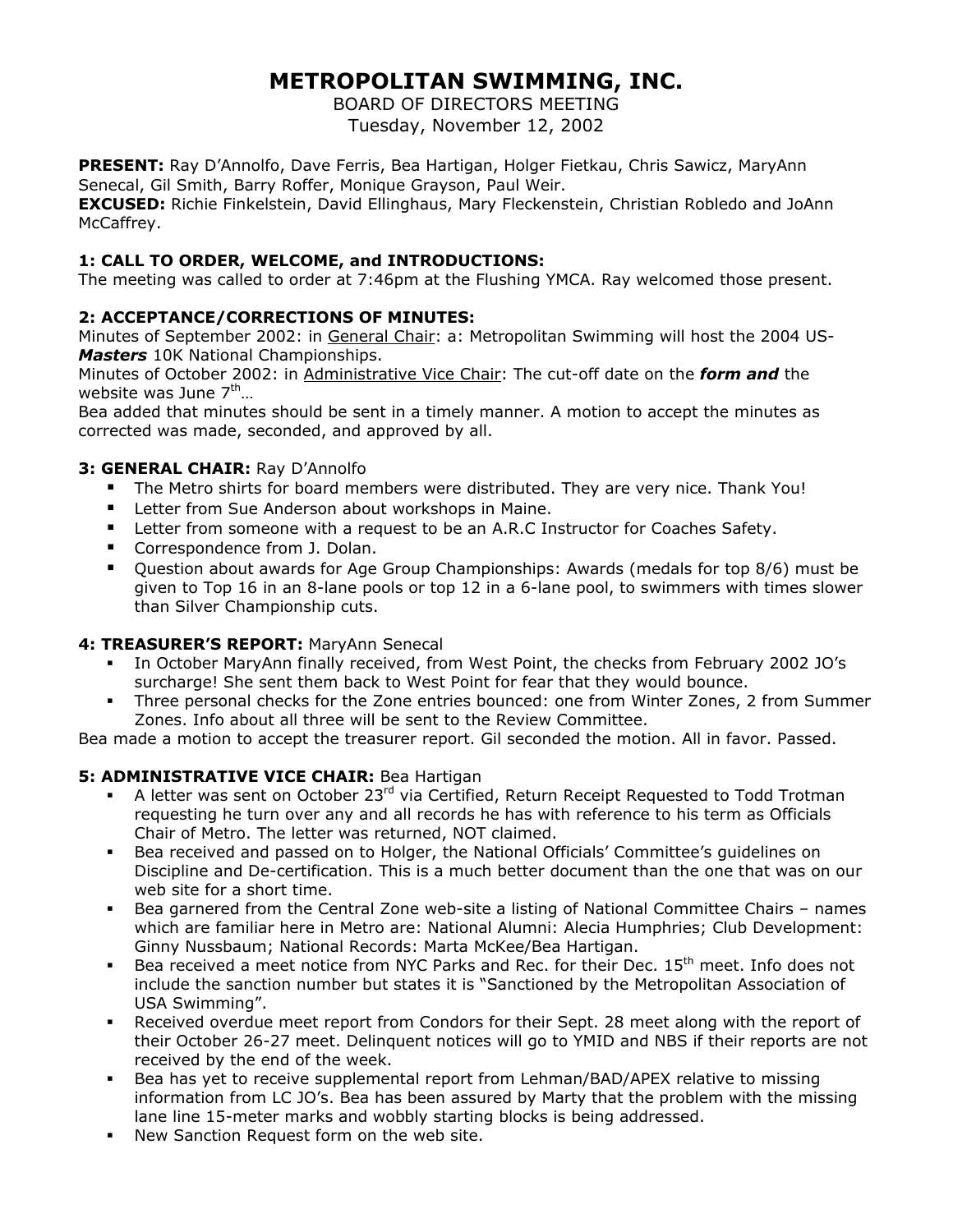#### **6: OFFICIALS CHAIR:** Holger Fietkau & Chris Sawicz

- Letter from Joel Black, USA Swimming Officials Committee *Ad Hoc* Chair of the *Ad Hoc* "Discipline and Decertification Guidelines" Committee.
- Officials Re-Certification changes as adopted October 16, 2002. Info is also on the web site.
- MaryAnn praised Holger & Chris for the way they handled parents/officials concerns on new requirements.
- Officials and Administrative Clinics were held in all areas of Metropolitan Swimming.
- A new 50-meter pool is being built in Clarkstown (Rockland County).

### **7: SENIOR CHAIR: Dave Ferris**

Discussion about Nassau County Pool. Senior Mets info will be sent out as soon as it is revised.

#### **8: AGE GROUP CHAIR:** John McIlhargy

Mac was unable to attend.

#### **9: COACHES REPRESENTATIVE:** Gil Smith

Gil, Mac and Lenny have met to work on the camps. They are considering holding one in the spring (end of April or early May); one in the summer (late August, early September). They will meet again about this.

ASCA sent Gil the awards for Coach of the Year for 2002 (+ the one that was never received from 2000). Matt Gillman (AGUA – 2002) and Carolyn Johnson (BGNW – 2000) will be invited to attend the January House of Delegates meeting to receive their award.

#### **10: ATHLETES REP:** Paul Weir

- Mac will work with Paul & Christian to make the agenda for the September meeting. They may write a questionnaire for swimmers prior to the September meeting.
- They want to know what the concerns of the swimmers are now.
- Paul would like to have each clubs athletes' reps names and email addresses.

#### 11: **ZONE TEAM COODINATOR:** Barry Roffer

Winter Zone: hotel will be closer to pool this year. Order of events for Zones has been revised due to the addition of 10-under 500 and 11-12 strokes 200s.

#### **12: REGISTRATION COODINATOR:** Barry Roffer

Year to date statistics: as of 11/12/2002: 846 athletes; 82 non athletes; 14 clubs



- Barry has not been getting results from clubs after they host meets. He can't send them to USA-swimming unless he receives them (email an export cfile to the Metro office) or send a disk to Barry.
- Barry is working on a list of coaches that will include their certifications and credentials. This will be available on the website and updated once a week.
- All new clubs MUST come to introduce themselves to the Board: JCC of Manhattan and Big Blue.

#### 13: TECHNICAL PLANNING: David Ellinghaus

Dave was unable to attend but he sent an email to the board:

- The book is coming along-but every time we have new meetings-we need to go back through the book and make changes. So the editing process is slow-but real progress are being made.
- Events for distance meets are as follows:
	- $\circ$  10 & under 500 (can be run as part of 12&U 500's but must have separate awards)
	- $0 11 12s$  500 free (or 12-under) and 11-12s 400 IM
	- $_0$  13-14s 400 IM
	- o Open 1650 free